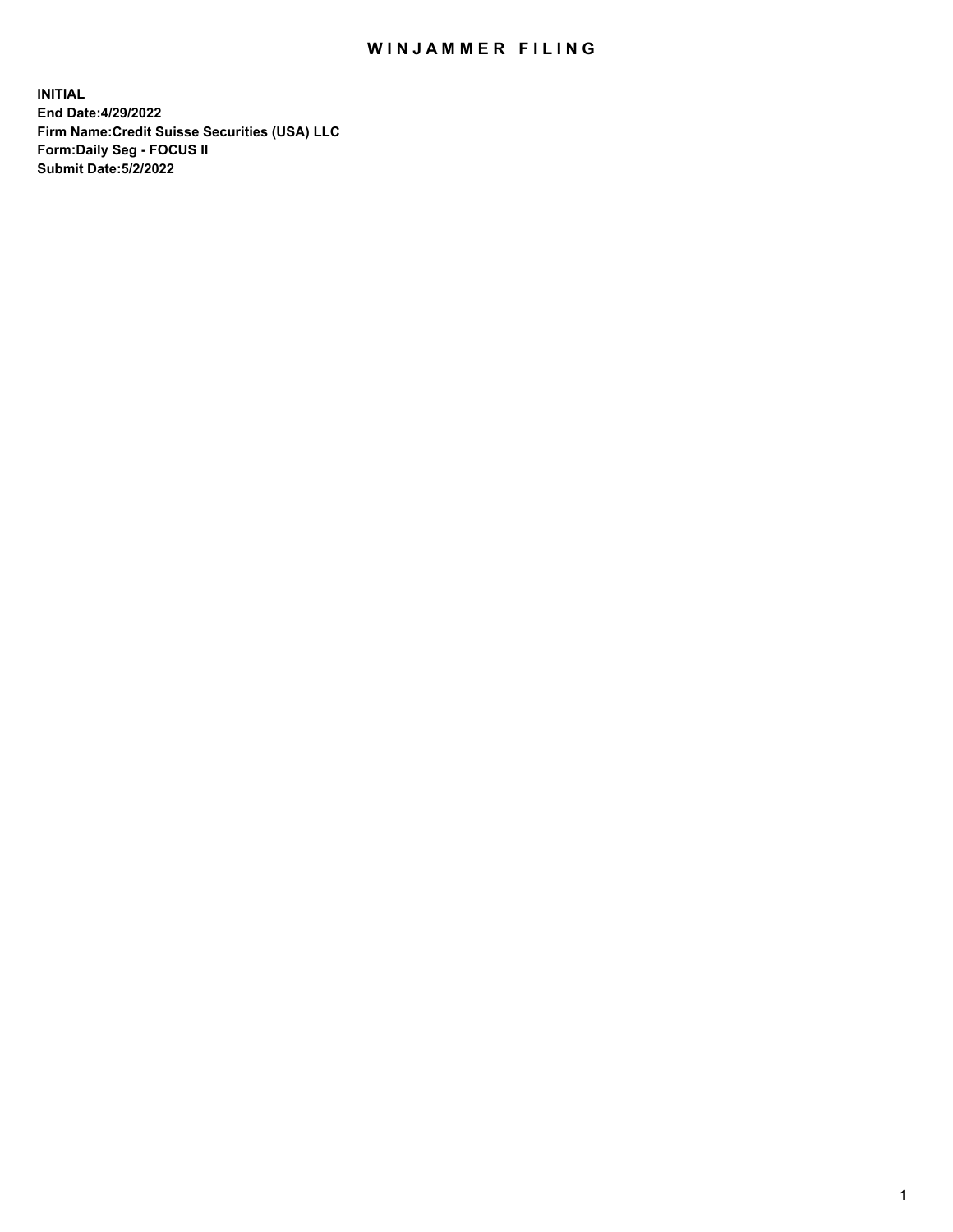**INITIAL**

#### **End Date:4/29/2022 Firm Name:Credit Suisse Securities (USA) LLC Form:Daily Seg - FOCUS II**

## **Submit Date:5/2/2022**

### **Daily Segregation - Cover Page**

| Name of Company                                                                   | <b>Credit Suisse Securities (USA)</b><br><u>LLC</u> |
|-----------------------------------------------------------------------------------|-----------------------------------------------------|
| <b>Contact Name</b>                                                               | <b>Alexander Baptiste</b>                           |
| <b>Contact Phone Number</b>                                                       | 919-994-6223                                        |
| <b>Contact Email Address</b>                                                      | alexander.baptiste@credit-suiss<br>e.com            |
| FCM's Customer Segregated Funds Residual Interest Target (choose one):            |                                                     |
| a. Minimum dollar amount: ; or                                                    |                                                     |
| b. Minimum percentage of customer segregated funds required:% ; or                | $\frac{0}{5}$                                       |
| c. Dollar amount range between: and; or                                           | $\underline{0}$ $\underline{0}$                     |
| d. Percentage range of customer segregated funds required between:% and%.         | 0 <sub>0</sub>                                      |
| FCM's Customer Secured Amount Funds Residual Interest Target (choose one):        |                                                     |
| a. Minimum dollar amount: ; or                                                    | $\frac{\frac{0}{5}}{\frac{0}{0}}$                   |
| b. Minimum percentage of customer secured funds required:% ; or                   |                                                     |
| c. Dollar amount range between: and; or                                           |                                                     |
| d. Percentage range of customer secured funds required between:% and%.            | 0 <sub>0</sub>                                      |
| FCM's Cleared Swaps Customer Collateral Residual Interest Target (choose one):    |                                                     |
| a. Minimum dollar amount: ; or                                                    | $\frac{0}{5}$                                       |
| b. Minimum percentage of cleared swaps customer collateral required:% ; or        |                                                     |
| c. Dollar amount range between: and; or                                           | 0 <sub>0</sub>                                      |
| d. Percentage range of cleared swaps customer collateral required between:% and%. | 0 <sub>0</sub>                                      |

Attach supporting documents CH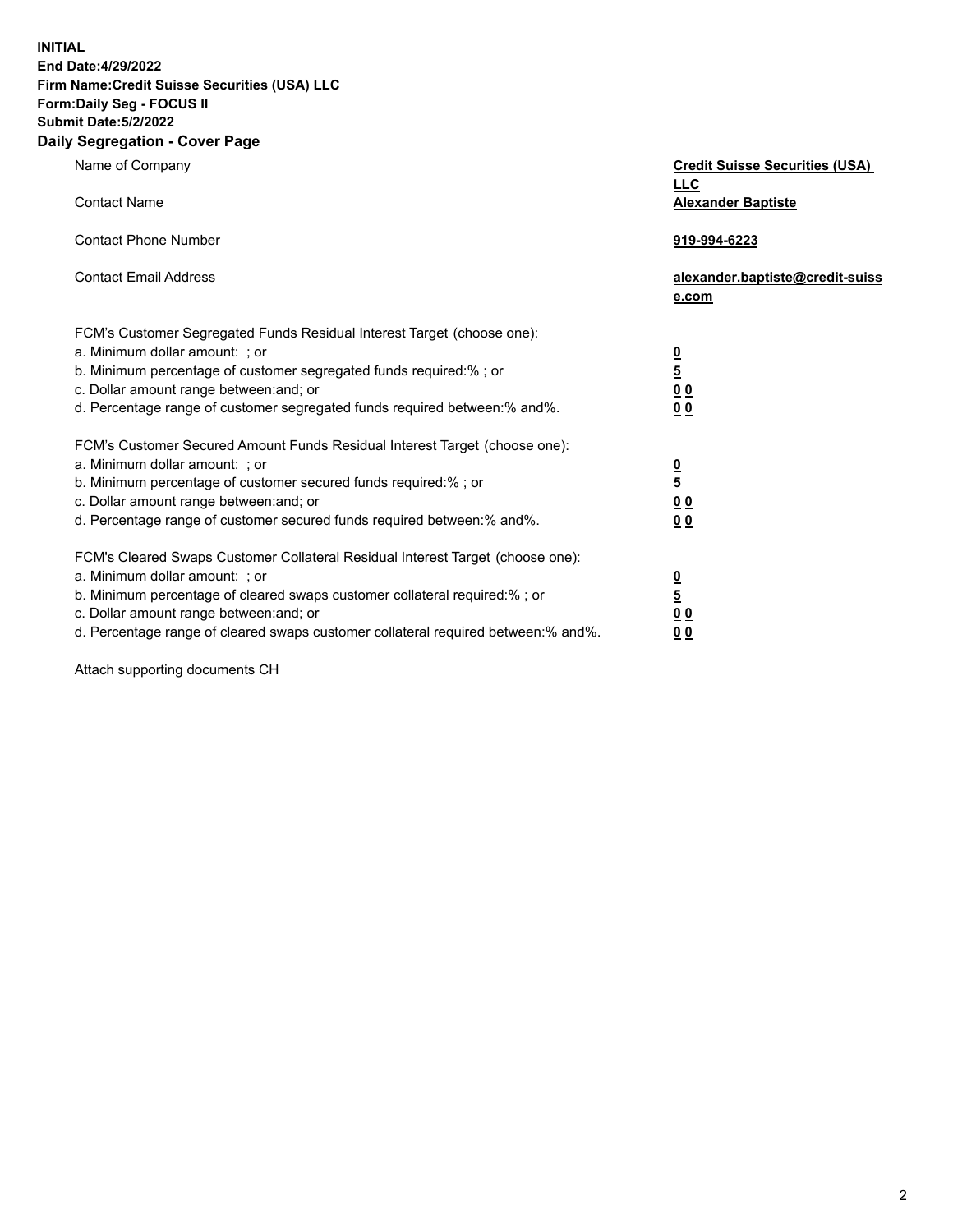**INITIAL End Date:4/29/2022 Firm Name:Credit Suisse Securities (USA) LLC Form:Daily Seg - FOCUS II Submit Date:5/2/2022**

#### **Daily Segregation - Secured Amounts**

|     | Foreign Futures and Foreign Options Secured Amounts                                         |                                   |
|-----|---------------------------------------------------------------------------------------------|-----------------------------------|
|     | Amount required to be set aside pursuant to law, rule or regulation of a foreign            | $0$ [7305]                        |
|     | government or a rule of a self-regulatory organization authorized thereunder                |                                   |
| 1.  | Net ledger balance - Foreign Futures and Foreign Option Trading - All Customers             |                                   |
|     | A. Cash                                                                                     | 2,530,846,755 [7315]              |
|     | B. Securities (at market)                                                                   | 22,467,921 [7317]                 |
| 2.  | Net unrealized profit (loss) in open futures contracts traded on a foreign board of trade   | $-1,618,351,304$ [7325]           |
| 3.  | Exchange traded options                                                                     |                                   |
|     | a. Market value of open option contracts purchased on a foreign board of trade              | 125 [7335]                        |
|     | b. Market value of open contracts granted (sold) on a foreign board of trade                | $0$ [7337]                        |
| 4.  | Net equity (deficit) (add lines 1. 2. and 3.)                                               | 934,963,497 [7345]                |
| 5.  | Account liquidating to a deficit and account with a debit balances - gross amount           | 238,146,105 [7351]                |
|     | Less: amount offset by customer owned securities                                            | -238,082,303 [7352] 63,802 [7354] |
| 6.  | Amount required to be set aside as the secured amount - Net Liquidating Equity              | 935,027,299 [7355]                |
|     | Method (add lines 4 and 5)                                                                  |                                   |
| 7.  | Greater of amount required to be set aside pursuant to foreign jurisdiction (above) or line | 935,027,298 [7360]                |
|     | 6.                                                                                          |                                   |
|     | FUNDS DEPOSITED IN SEPARATE REGULATION 30.7 ACCOUNTS                                        |                                   |
| 1.  | Cash in banks                                                                               |                                   |
|     | A. Banks located in the United States                                                       | 26,553,471 [7500]                 |
|     | B. Other banks qualified under Regulation 30.7                                              | 127,767,132 [7520] 154,320,603    |
|     |                                                                                             | [7530]                            |
| 2.  | Securities                                                                                  |                                   |
|     | A. In safekeeping with banks located in the United States                                   | 22,467,921 [7540]                 |
|     | B. In safekeeping with other banks qualified under Regulation 30.7                          | 0 [7560] 22,467,921 [7570]        |
| 3.  | Equities with registered futures commission merchants                                       |                                   |
|     | A. Cash                                                                                     | $0$ [7580]                        |
|     | <b>B.</b> Securities                                                                        | $0$ [7590]                        |
|     | C. Unrealized gain (loss) on open futures contracts                                         | $0$ [7600]                        |
|     | D. Value of long option contracts                                                           | $0$ [7610]                        |
|     | E. Value of short option contracts                                                          | 0 [7615] 0 [7620]                 |
| 4.  | Amounts held by clearing organizations of foreign boards of trade                           |                                   |
|     | A. Cash                                                                                     | $0$ [7640]                        |
|     | <b>B.</b> Securities                                                                        | $0$ [7650]                        |
|     | C. Amount due to (from) clearing organization - daily variation                             | $0$ [7660]                        |
|     | D. Value of long option contracts                                                           | $0$ [7670]                        |
|     | E. Value of short option contracts                                                          | 0 [7675] 0 [7680]                 |
| 5.  | Amounts held by members of foreign boards of trade                                          |                                   |
|     | A. Cash                                                                                     | 2,662,260,979 [7700]              |
|     | <b>B.</b> Securities                                                                        | $0$ [7710]                        |
|     | C. Unrealized gain (loss) on open futures contracts                                         | -1,705,418,390 [7720]             |
|     | D. Value of long option contracts                                                           | 125 [7730]                        |
|     | E. Value of short option contracts                                                          | 0 [7735] 956,842,714 [7740]       |
| 6.  | Amounts with other depositories designated by a foreign board of trade                      | 0 [7760]                          |
| 7.  | Segregated funds on hand                                                                    | $0$ [7765]                        |
| 8.  | Total funds in separate section 30.7 accounts                                               | 1,133,631,238 [7770]              |
| 9.  | Excess (deficiency) Set Aside for Secured Amount (subtract line 7 Secured Statement         | 198,603,940 [7380]                |
|     | Page 1 from Line 8)                                                                         |                                   |
| 10. | Management Target Amount for Excess funds in separate section 30.7 accounts                 | 46,751,365 [7780]                 |
|     |                                                                                             |                                   |

11. Excess (deficiency) funds in separate 30.7 accounts over (under) Management Target **151,852,575** [7785]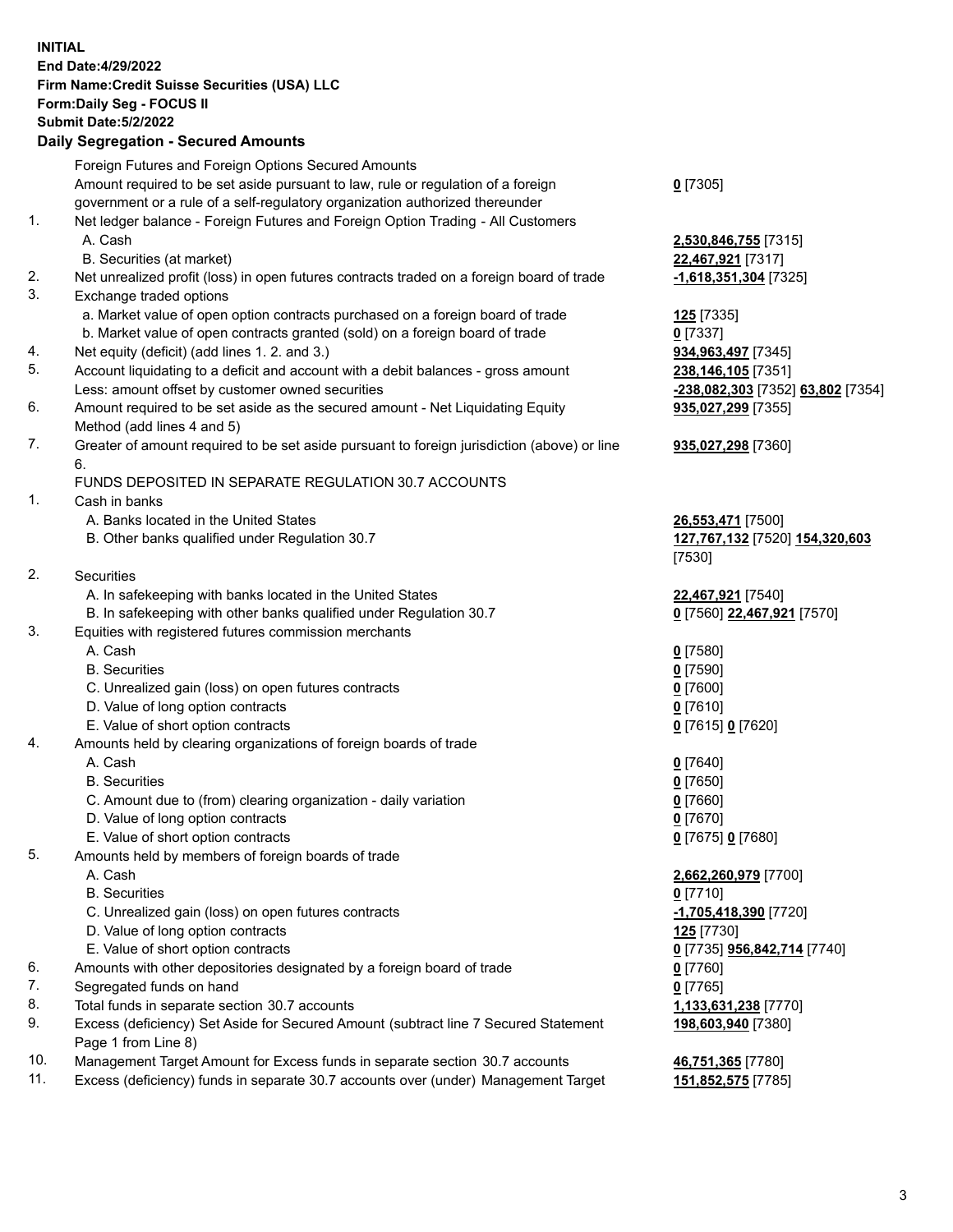|            | <b>INITIAL</b>                                                                       |                                          |
|------------|--------------------------------------------------------------------------------------|------------------------------------------|
|            | End Date: 4/29/2022                                                                  |                                          |
|            | Firm Name: Credit Suisse Securities (USA) LLC                                        |                                          |
|            | Form: Daily Seg - FOCUS II                                                           |                                          |
|            | <b>Submit Date: 5/2/2022</b>                                                         |                                          |
|            | Daily Segregation - Segregation Statement                                            |                                          |
|            | SEGREGATION REQUIREMENTS(Section 4d(2) of the CEAct)                                 |                                          |
| 1.         | Net ledger balance                                                                   |                                          |
|            | A. Cash                                                                              |                                          |
|            | B. Securities (at market)                                                            | 353,222,362 [7010]                       |
| 2.         |                                                                                      | 308,419,886 [7020]<br>-45,395,875 [7030] |
| 3.         | Net unrealized profit (loss) in open futures contracts traded on a contract market   |                                          |
|            | Exchange traded options                                                              |                                          |
|            | A. Add market value of open option contracts purchased on a contract market          | 56,885,571 [7032]                        |
|            | B. Deduct market value of open option contracts granted (sold) on a contract market  | -61,570,322 [7033]                       |
| 4.         | Net equity (deficit) (add lines 1, 2 and 3)                                          | 611,561,622 [7040]                       |
| 5.         | Accounts liquidating to a deficit and accounts with                                  |                                          |
|            | debit balances - gross amount                                                        | 24,331,129 [7045]                        |
|            | Less: amount offset by customer securities                                           | -24,326,565 [7047] 4,564 [7050]          |
| 6.         | Amount required to be segregated (add lines 4 and 5)<br>FUNDS IN SEGREGATED ACCOUNTS | 611,566,186 [7060]                       |
|            |                                                                                      |                                          |
| 7.         | Deposited in segregated funds bank accounts                                          |                                          |
|            | A. Cash                                                                              | 101,908,761 [7070]                       |
|            | B. Securities representing investments of customers' funds (at market)               | $0$ [7080]                               |
|            | C. Securities held for particular customers or option customers in lieu of cash (at  | 301,861,645 [7090]                       |
|            | market)                                                                              |                                          |
| 8.         | Margins on deposit with derivatives clearing organizations of contract markets       |                                          |
|            | A. Cash                                                                              | 419,839,971 [7100]                       |
|            | B. Securities representing investments of customers' funds (at market)               | $0$ [7110]                               |
|            | C. Securities held for particular customers or option customers in lieu of cash (at  | 6,558,241 [7120]                         |
| 9.         | market)                                                                              |                                          |
| 10.        | Net settlement from (to) derivatives clearing organizations of contract markets      | -13,450,129 [7130]                       |
|            | Exchange traded options                                                              |                                          |
|            | A. Value of open long option contracts                                               | 56,885,571 [7132]                        |
| 11.        | B. Value of open short option contracts<br>Net equities with other FCMs              | -61,570,322 [7133]                       |
|            |                                                                                      |                                          |
|            | A. Net liquidating equity                                                            | 164,037 [7140]                           |
|            | B. Securities representing investments of customers' funds (at market)               | $0$ [7160]                               |
|            | C. Securities held for particular customers or option customers in lieu of cash (at  | $0$ [7170]                               |
|            | market)                                                                              |                                          |
| 12.        | Segregated funds on hand                                                             | $0$ [7150]                               |
| 13.        | Total amount in segregation (add lines 7 through 12)                                 | 812, 197, 775 [7180]                     |
| 14.<br>15. | Excess (deficiency) funds in segregation (subtract line 6 from line 13)              | 200,631,589 [7190]                       |
| 16.        | Management Target Amount for Excess funds in segregation                             | 30,578,309 [7194]                        |
|            | Excess (deficiency) funds in segregation over (under) Management Target Amount       | 170,053,280 [7198]                       |
|            | Excess                                                                               |                                          |